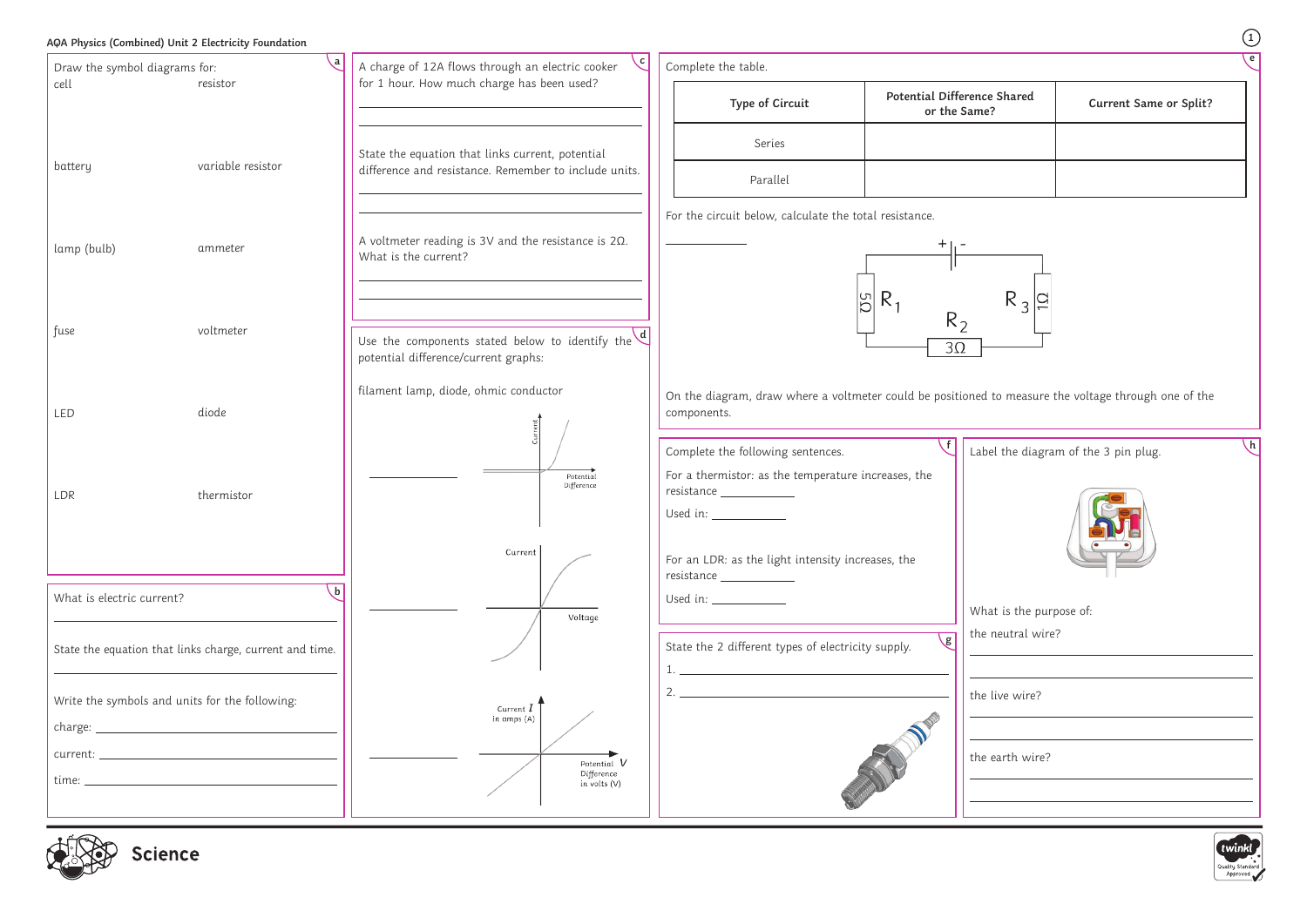## **AQA Physics (Combined) Unit 2 Electricity Foundation**

| Complete the energy transfers for the following $\left\lfloor \frac{a}{b} \right\rfloor$<br>electrical appliances. | State the equation that links power, current and<br>potential difference.                          | Label the national grid diagram.                                           |                                                              |
|--------------------------------------------------------------------------------------------------------------------|----------------------------------------------------------------------------------------------------|----------------------------------------------------------------------------|--------------------------------------------------------------|
| mains-powered kettle:                                                                                              |                                                                                                    | HHILL                                                                      |                                                              |
| $electrical \rightarrow t$ + s                                                                                     | A 2.4kW kettle is connected to the mains power<br>supply (230V). Calculate the current through the |                                                                            |                                                              |
| hairdryer:                                                                                                         | kettle.                                                                                            |                                                                            |                                                              |
|                                                                                                                    | Remember $1000W = 1kW$                                                                             |                                                                            |                                                              |
| toaster                                                                                                            | You will need to rearrange your equation above.                                                    |                                                                            |                                                              |
| $+$ $-$                                                                                                            |                                                                                                    | Give two examples of when the demand for electricity is likely to be high. |                                                              |
|                                                                                                                    |                                                                                                    | <u> 1989 - Johann Stoff, amerikansk politiker (d. 1989)</u>                |                                                              |
| $\mathsf{b}$<br>What is the equation linking energy transferred,<br>power and time?                                |                                                                                                    | 2.                                                                         |                                                              |
|                                                                                                                    |                                                                                                    | Why is energy transferred at such high voltage in                          | Describe an experiment to show how the length of $\vee$      |
| what are the units for:                                                                                            |                                                                                                    | cables?                                                                    | a wire affects its resistance.                               |
| energy? _____________                                                                                              |                                                                                                    |                                                                            | Equipment: metre ruler, ammeter, voltmeter, cell,<br>switch. |
| power? _____________                                                                                               |                                                                                                    |                                                                            | Hint: it may help to draw a diagram of how to set up         |
|                                                                                                                    |                                                                                                    |                                                                            | the apparatus.                                               |
|                                                                                                                    |                                                                                                    | Describe how the following work:                                           |                                                              |
| $\overline{C}$<br>Most devices have a power rating. Describe the                                                   | True or false:<br>The current in a circuit can be altered by a                                     | step-up transformer.                                                       |                                                              |
| relationship between the power rating and the<br>changes in stored energy when a device is used.                   | variable resistor. __________                                                                      |                                                                            |                                                              |
|                                                                                                                    | A voltmeter is connected in parallel with a                                                        | step-down transformer.                                                     |                                                              |
|                                                                                                                    | component. _________                                                                               |                                                                            |                                                              |
|                                                                                                                    | An ammeter is connected in parallel with a<br>component.                                           |                                                                            |                                                              |
|                                                                                                                    |                                                                                                    |                                                                            |                                                              |
|                                                                                                                    |                                                                                                    |                                                                            |                                                              |
|                                                                                                                    |                                                                                                    |                                                                            |                                                              |
|                                                                                                                    |                                                                                                    |                                                                            |                                                              |
|                                                                                                                    |                                                                                                    |                                                                            |                                                              |







**2**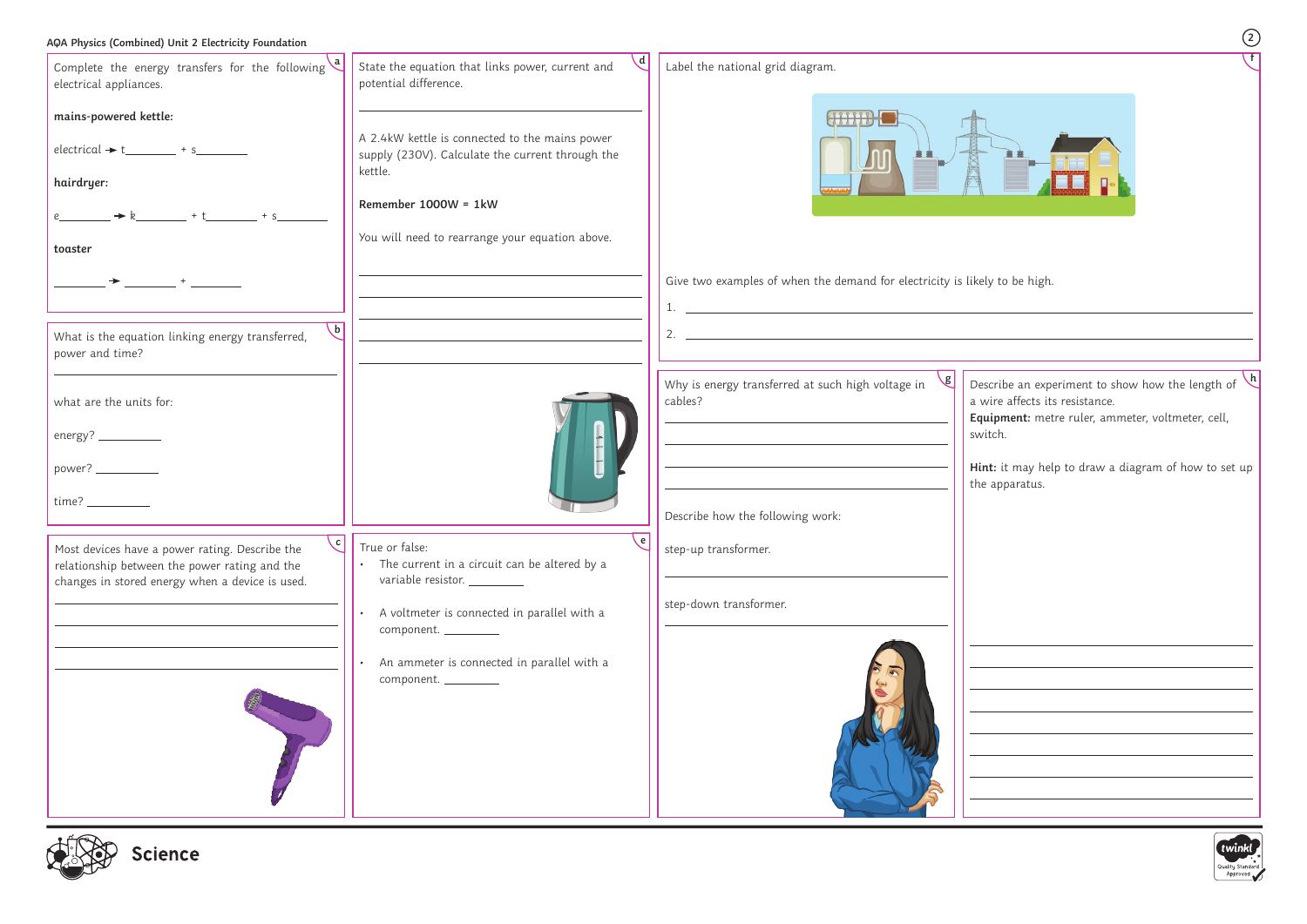